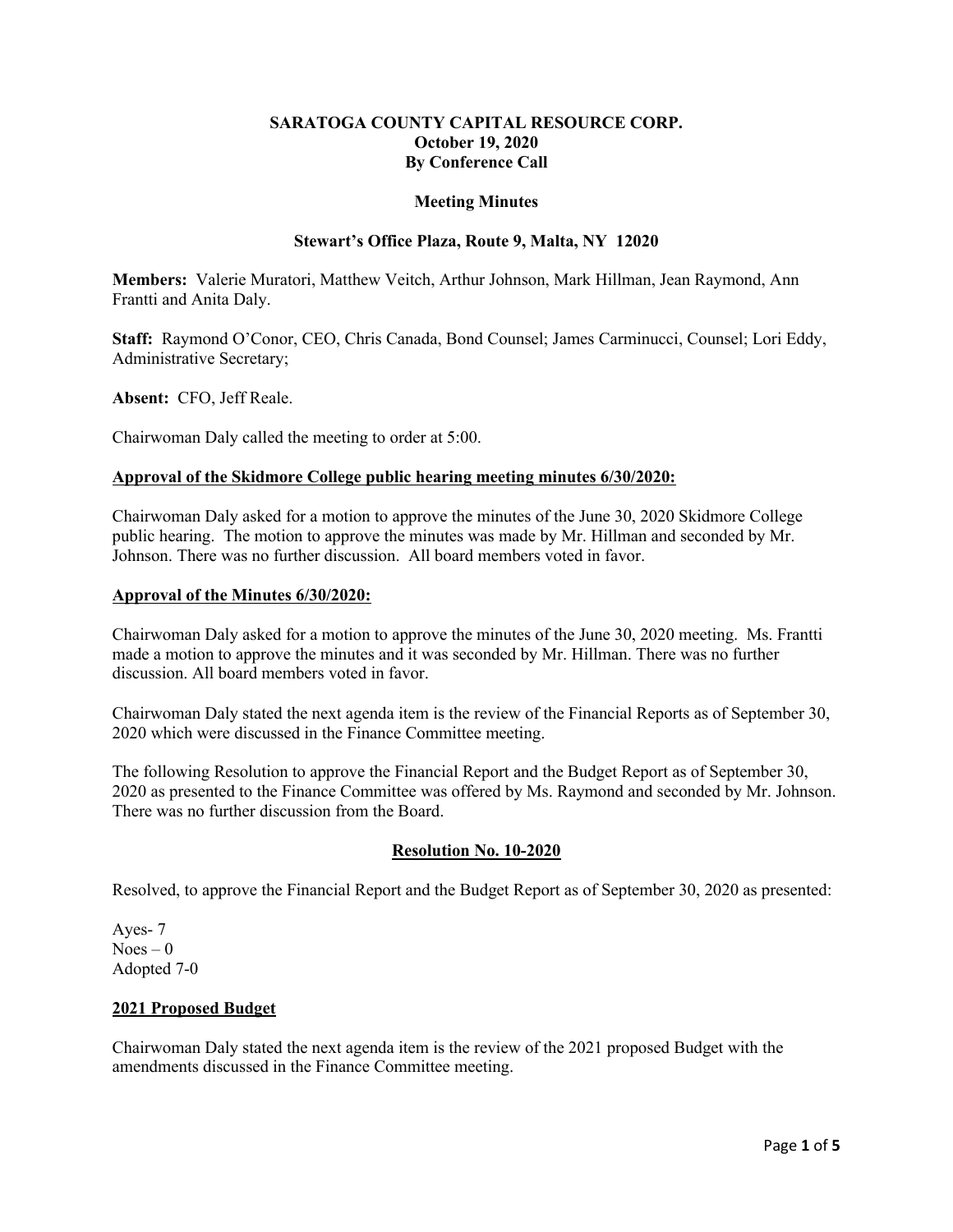The following Resolution to approve the proposed 2021 proposed Budget with the amendments discussed in the Finance Committee was offered by Mr. Johnson and seconded by Ms. Raymond. There was no further discussion from the Board.

## **Resolution No. 11-2020**

Resolved, to approve the 2021 proposed Budget as presented:

Ayes- 7  $Noes - 0$ Adopted 7-0

### **Authorities Budget Office budget submission:**

Chairwoman Daly asked for a Resolution to approve the budget submission to the Authorities Budget Office which needs to be filed by October 31, 2020.

The following Resolution to approve the submission of the required budgets with amendments discussed at the Finance Committee meeting to the Authorities Budget Office was offered by Ms. Muratori and seconded by Ms. Raymond. There was no further discussion from the Board.

# **Resolution No. 12-2020**

Resolved, to approve to approve the submission of the budget to the Authorities Budget Office with the amendments discussed at the Finance Committee meeting:

Ayes- 7  $Noes - 0$ Adopted 7-0

#### **Invoices for approval:**

Chairwoman Daly stated the next agenda item is the approval of payment of three invoices. The first invoice is for secretarial services in the amount of \$275.00. The second invoice is to our attorney for Counsel Services in the amount of \$275.00 and the approval of payment to Web Instinct for website updates in the amount of \$120.00. Chairwoman Daly asked for a motion to approve the three invoices as presented. The motion to approve the three invoices was made by Mr. Johnson and seconded by Ms. Frantti. There was no further discussion. All board members voted in favor.

# **Renewal of Administrative Secretary Contract**

Chairwoman Daly asked for a motion to approve the renewal of the Administrative Secretary contract as recommended by the Governance Committee. The motion to approve the Administrative Secretary contract with a change to the hourly rate to \$65.00 was made by Mr. Johnson and seconded by Ms. Muratori. There was no further discussion.

# **Resolution 13-2020**

Resolved, to renew the Administrative Secretary contract with Lori Eddy as presented.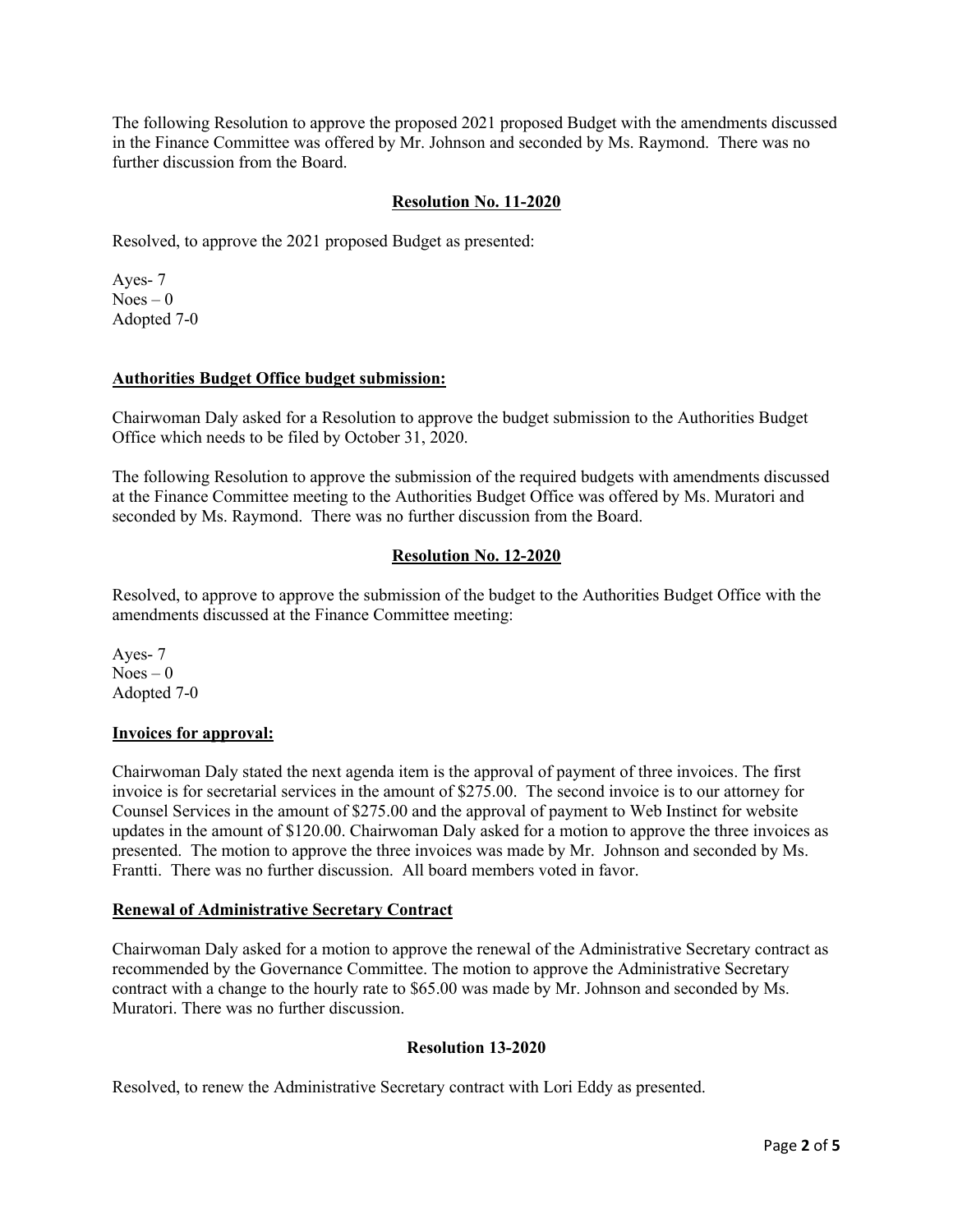$Aves - 7$  $Noes - 0$ Adopted 7-0

#### **Renewal of CFO Contract**

Chairwoman Daly asked for a motion to approve the CFO contract for 2021 as recommended by the Governance Committee at a fixed amount of \$3,000.00 per year. The motion was made by Mr. Johnson and seconded by Ms. Raymond. There was no further discussion.

#### **Resolution 14-2020**

Resolved, to approve the renewal of the CFO contract for 2021 with Jeffrey Reale as presented.

Ayes  $-7$  $Noes - 0$ Adopted 7-0

### **Renewal of CEO Contract**

Chairwoman Daly asked for a motion to approve the CEO contract as recommended by the Governance Committee increasing annual compensation to \$38,000.00. The motion to approve the CEO contract was made by Mr. Johnson and seconded by Ms. Raymond. There was no further discussion.

#### **Resolution 15-2020**

Resolved, to approve the renewal of the CEO contract with Raymond O'Conor as presented.

Ayes  $-7$  $Noes - 0$ Adopted 7-0

# **Prospects/Applications:**

Mr. O'Conor asked Mr. Canada and Mr. Carminucci to give an update on the Skidmore College project closing. Mr. Canada stated the Skidmore transaction was interesting. There were two project components. There was a new money project to expand the Science Center they originally financed in 2018 and the refunding of prior DASNY bonds. It used to be you could use a tax-exempt bond trustee and put them in an escrow and then when the bonds were callable you could call the bonds. These DASNY bonds aren't callable until July 21, 2021 and in the past you put money into an escrow account and use it to pay off debt down the road. The options are to use taxable bond proceeds or to use what is known as a forward delivery. Forward delivery means the bonds are priced now, but you issue the bonds at a later date. You use tax exempt bond proceeds with the risk is you might not close. It is a small risk, but it is a risk. On October 14<sup>th</sup> we closed the 2020A Bonds. The fee CRC received was \$55,000. The 2020B Bonds will close on April 6, 2021 when another fee of \$45,000 will be collected. As far as we are concerned, it is one transaction. Ms. Muratori questioned when we recognize the income for the 2020B fee. Mr. O'Conor stated he and Mr. Reale discussed this earlier in the week after the closing and we will recognize the \$45,000 in 2021. We'll check with our outside auditor to make sure we don't have to accrue it for this year. Chairwoman Daly asked if there were any further questions of Mr. Canada regarding the Skidmore project. Mr. O'Conor stated he would like to recognize Mr. Canada and Mr. Carminucci for their work on this transaction. He doesn't know that we have had one go this quickly and this smoothly in our eight year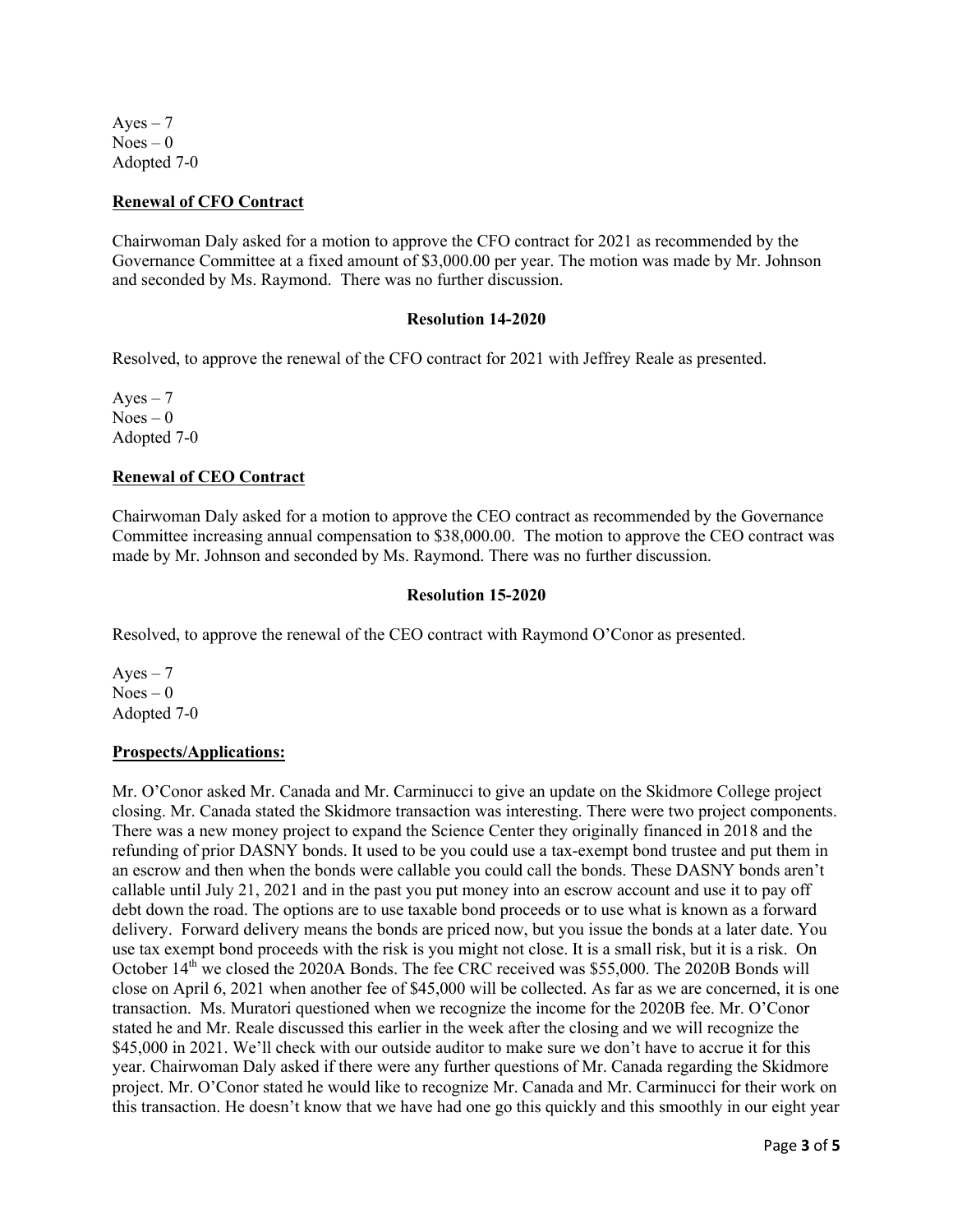history. He thanked both of them for doing an exceptionally good job on this transaction. Mr. Carminucci elaborated on what Mr. Canada said. A Bond purchase Agreement was entered into for the Bonds to be issued in 2021. We are obligated to issue the bonds; the underwriter is obligated to purchase them. There are a few outs in the event something prevents Mr. Canada from issuing the Bond Counsel Opinion. He thinks there was an out or two for the underwriter if there is crazy economic circumstances or something of that nature. Mr. Canada agreed. Mr. Carminucci further stated with the exception of those unanticipated events, it should occur in April of next year. Chairwoman Daly stated she had a question for Mr. Canada or Mr. Carminucci. We created CRC to provide a service and an opportunity for not-forprofits in Saratoga County to work with a local Corporation and not have to go through DASNY. Has there been any negative pushback from DASNY with this particular transaction where we are refinancing their debt? Mr. Carminucci stated no. Mr. Canada stated early on they were not happy about communities creating Capital Resource Corp type entities to be able to issue tax exempt debt for not-forprofits, but thinks they've gotten over that now. Chairwoman Daly thanked Mr. Carminucci and Mr. Canada. Mr. O'Conor stated the new Science Center at Skidmore is open. They will expand that Center further, but it is up and running. He visited about two weeks ago and it is a very nice building, it fits in well with the rest of the campus. MLB Construction, a local company, built it.

Chairwoman Daly asked if there were any other prospects at this time for discussion. Mr. O'Conor stated he has not heard anything new from Wesley. Mr. O'Conor asked Mr. Carminucci and Mr. Canada if they have heard anything from Wesley recently? Mr. Canada stated no. Mr. Carminucci stated he is on the Foundation Board and he doesn't think the situation has changed on that project because of COVID. Chairwoman Daly stated we will keep everyone apprised of any opportunities. She sends leads to Mr. O'Conor who follows up. We are in a crazy world right now, but things will come around again, hopefully sooner than later.

# **Other Business:**

Chairwoman Daly stated the Saratoga County Chamber of Commerce through its 501c3 foundation is going to embark on a campaign called Save Our Locals. It is an effort to support and save local businesses that have been negatively impacted by the pandemic. To that end, she would like the Board to consider financial support for this effort. It could have a significant positive impact on locally owned restaurants, retailers and services, especially during the holiday season. Mr. Johnson stated the Chamber has been working diligently and doing everything they can possibly do to have our local businesses survive. He can't say enough about how the Chamber its Board have been trying to help local businesses. There is no better time to help our local businesses get through the winter. It was a tough enough summer; it is going to be a tougher winter to survive. He suggested a contribution of \$5,000 for our Board to consider. Mr. Hillman stated he thinks that is a wonderful suggestion. Chairwoman Daly stated that it would not be financial hardship for us. It's consistent with our mission. Mr. Johnson stated one other thing is that the Chamber intends to help all businesses whether they are members of the Chamber or not. Ms. Frantti stated it is something that is very worthwhile. She thinks \$5,000 may not be enough. Ms. Raymond stated we had a presentation at the Economic Development Committee at the County Board of Supervisors this past week. It is an excellent program. We did a lot with Buy Saratoga years ago and it really made people remember to buy from local businesses. She suggested a contribution of \$10,000. Ms. Muratori asked if the Chamber is raising funds from other sources. Chairwoman Daly stated yes, they are. Ms. Raymond stated another thing they are doing, which she thinks is equally important, is they've got a team of twelve volunteers through the SCORE Program (Service Corp of Retired Executives), to be available to work with some of these businesses to help them survive financially and give them some ideas on things they can do that will make them more successful as they go through this. It is a county-wide effort. Ms. Muratori stated she supports the idea of a donation to the Chamber's foundation.